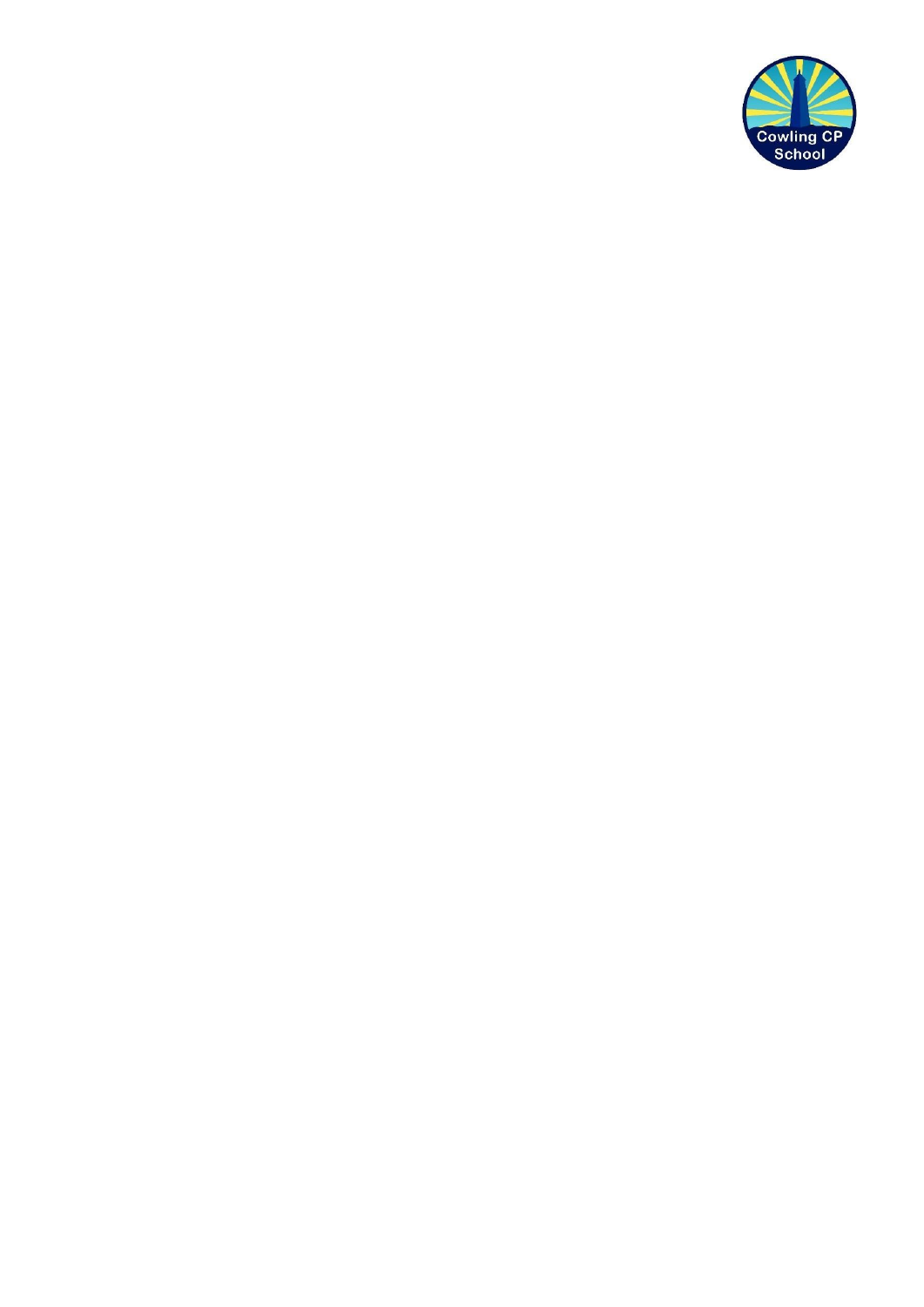# **Pupil premium strategy statement**

#### **School overview 2020-21**

| <b>Metric</b>                               | <b>Data</b>                             |
|---------------------------------------------|-----------------------------------------|
| School name                                 | <b>Cowling Community Primary School</b> |
| Pupils in school                            | 142                                     |
| Proportion of disadvantaged pupils          | 13%                                     |
| Pupil premium allocation this academic year | £29,036 (awaiting update)               |
| Academic year or years covered by statement | 2020-21                                 |
| Publish date                                | 17 <sup>th</sup> September 2020         |
| Review date                                 | 25 <sup>th</sup> October 2021           |
| Statement authorised by                     | Sue Marshall (Headteacher)              |
| Pupil premium lead                          | Mrs Kate Dawson (deputy head)           |
| Governor lead                               | Donna Robinson                          |

#### **Y6 Disadvantaged pupil progress scores for last academic year – 2019 no 2020 results due to lockdown (2019 cohort 30% PP)s**

| <b>Measure</b> | <b>Score</b> |
|----------------|--------------|
| Reading        | 3.18         |
| Writing        | 1.43         |
| <b>Maths</b>   | 0.16         |

| <b>Measure</b>                           | <b>Score</b> |
|------------------------------------------|--------------|
| Meeting expected standard at KS2 R, W, M | 43%          |
| Achieving high standard at KS2           | 14%          |

#### Strategy aims for disadvantaged pupils

| <b>Measure</b> | <b>Activity</b>                                                                                                                                                                                                                                                             |
|----------------|-----------------------------------------------------------------------------------------------------------------------------------------------------------------------------------------------------------------------------------------------------------------------------|
| Priority 1     | PP pupils individual needs (including SEND) are met through bespoke<br>interventions to narrow attainment gaps and accelerate progress,<br>provided by skilled teachers and experienced teaching assistants with<br>school day extended to before school learning sessions. |
| Priority 2     | A commitment to ensuring all children have access to a rich and varied<br>curriculum and experiences including clubs, activities, visits and music<br>lessons. Documented in Pupil Premium Passports.                                                                       |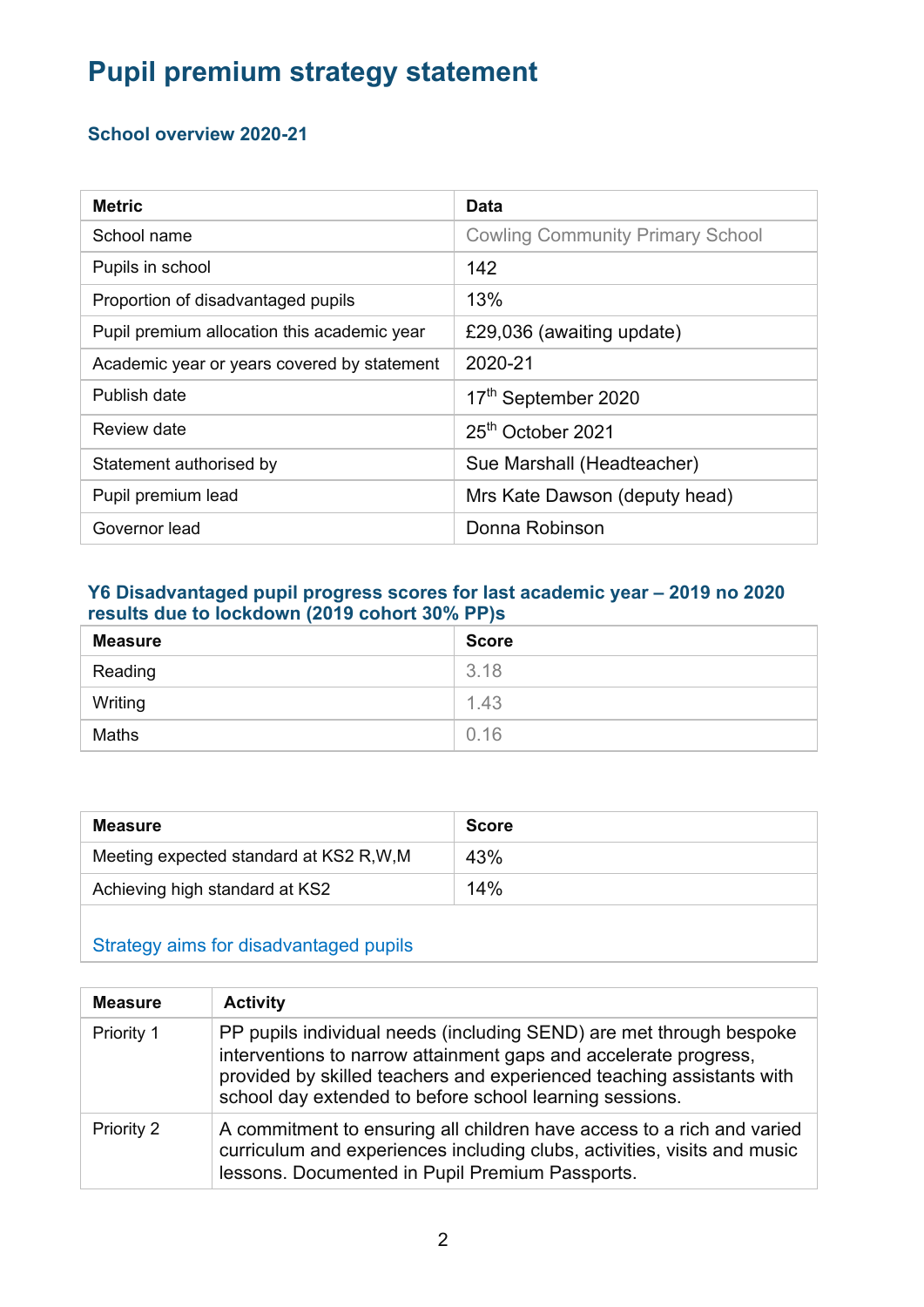| Barriers to<br>learning<br>these<br>priorities<br>address | • Some of our PP children show low levels of confidence and<br>self-esteem and have more complex additional individual<br>needs, including SEND, EAL and social and emotional needs,<br>which affect their learning and require additional support in<br>school to accelerate progress.<br>Lower involvement in clubs and activities, including visits and<br>$\bullet$<br>music lessons. |
|-----------------------------------------------------------|-------------------------------------------------------------------------------------------------------------------------------------------------------------------------------------------------------------------------------------------------------------------------------------------------------------------------------------------------------------------------------------------|
| Projected<br>spending                                     | £25,360                                                                                                                                                                                                                                                                                                                                                                                   |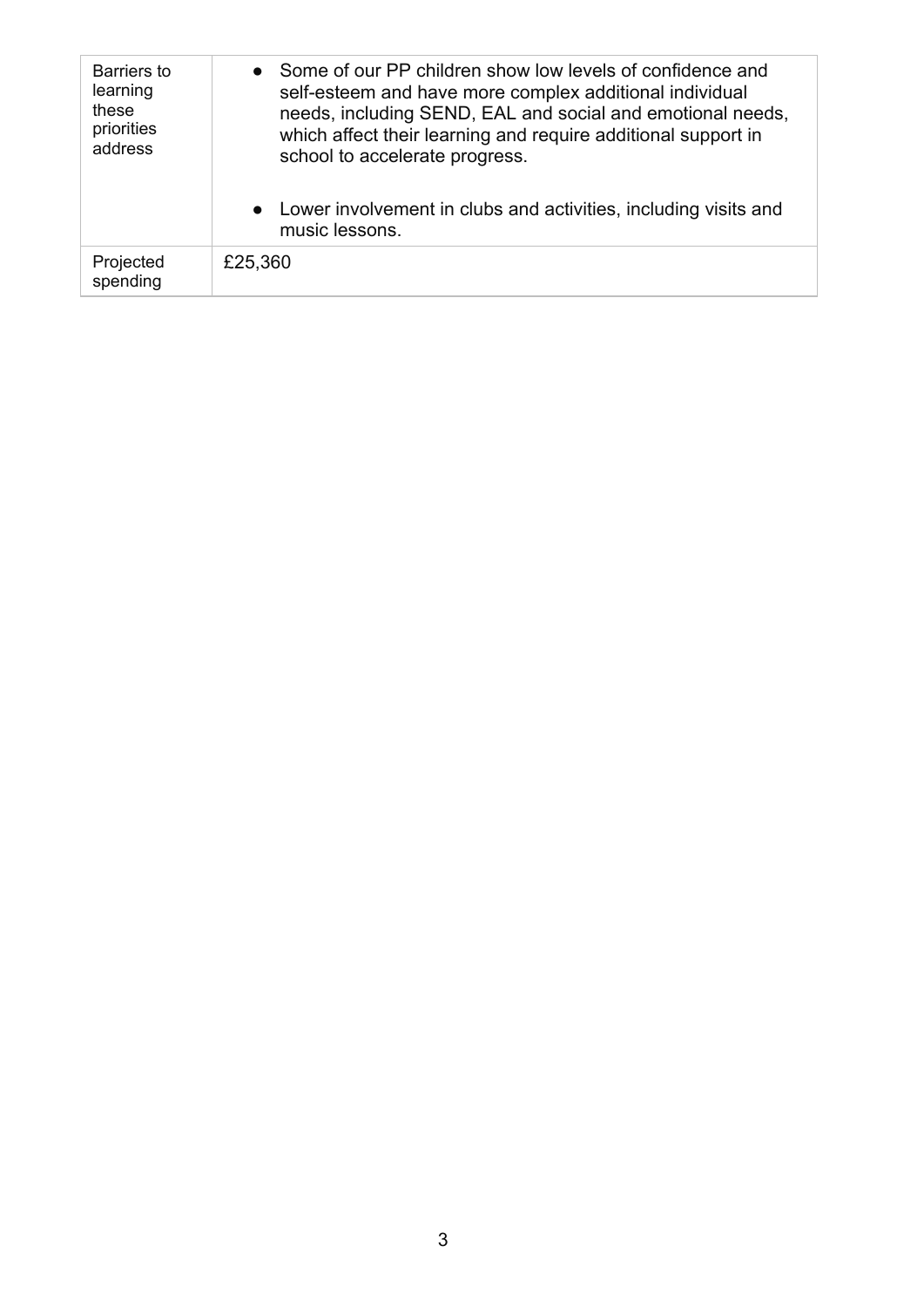|  | Teaching priorities for current academic year 2019-20 |  |
|--|-------------------------------------------------------|--|
|--|-------------------------------------------------------|--|

| Aim                     | <b>Target</b>                                                                                                                                                      | <b>Target date</b> |
|-------------------------|--------------------------------------------------------------------------------------------------------------------------------------------------------------------|--------------------|
| Progress in Reading     | Target support Y5 and Y6 to narrow<br>attainment gaps to sustain above<br>average progress in reading Ks1 to<br>Ks <sub>2</sub> .                                  | Sept 22            |
| Progress in Writing     | Raise attainment in writing Y2 and<br>target support Y3 and Y4 to narrow<br>attainment gaps and sustain above<br>average progress in writing Ks1 to<br><b>KS2.</b> | Sept 22            |
| Progress in Mathematics | Sustain and increase positive maths<br>progress score.<br>Enable more children to achieve higher<br>standard in Y6                                                 | Sept 22            |
| Phonics                 | Sustain attainment at least at national<br>standard.                                                                                                               | Sept 22            |
| Other                   | Sustain access to full curriculum for<br>pupil premium children.<br>Provide social and emotional pastoral<br>support for vulnerable children.<br>Work with SELFA   | Sept 22            |

**Remember to focus support on disadvantaged pupils reaching the expected standard in phonics check at end of year 1.**

#### **Targeted academic support for current academic year**

| <b>Measure</b>    | <b>Activity (Based on EEF research)</b>                                                                                                                                                                                                                                                                                                             |
|-------------------|-----------------------------------------------------------------------------------------------------------------------------------------------------------------------------------------------------------------------------------------------------------------------------------------------------------------------------------------------------|
| <b>Priority 1</b> | Narrow attainment gaps in reading, writing and<br>maths through extending school day by providing<br>additional time for pupils with bespoke intervention<br>(EEF gains +2 months), small group tuition (EEF<br>gains +4) (Pathways to Progress writing intervention)<br>KS1 work with Burley Woodhead English Hub to<br>develop reading curriculum |
|                   | Build children's vocabulary (word power) enabling<br>them to write more complex sentences through the<br>use of Mighty Writer resource KS1 and as a writing<br>intervention whole school. Progress in Writing<br>rseource purchased Autumn 2020                                                                                                     |
|                   | Match reading scheme to Lexile ranges to ensure<br>challenge and progression.                                                                                                                                                                                                                                                                       |
|                   | Provide additional support to accelerate progress in<br>reading                                                                                                                                                                                                                                                                                     |
|                   | Ensure new books matched to phonic phases KS1                                                                                                                                                                                                                                                                                                       |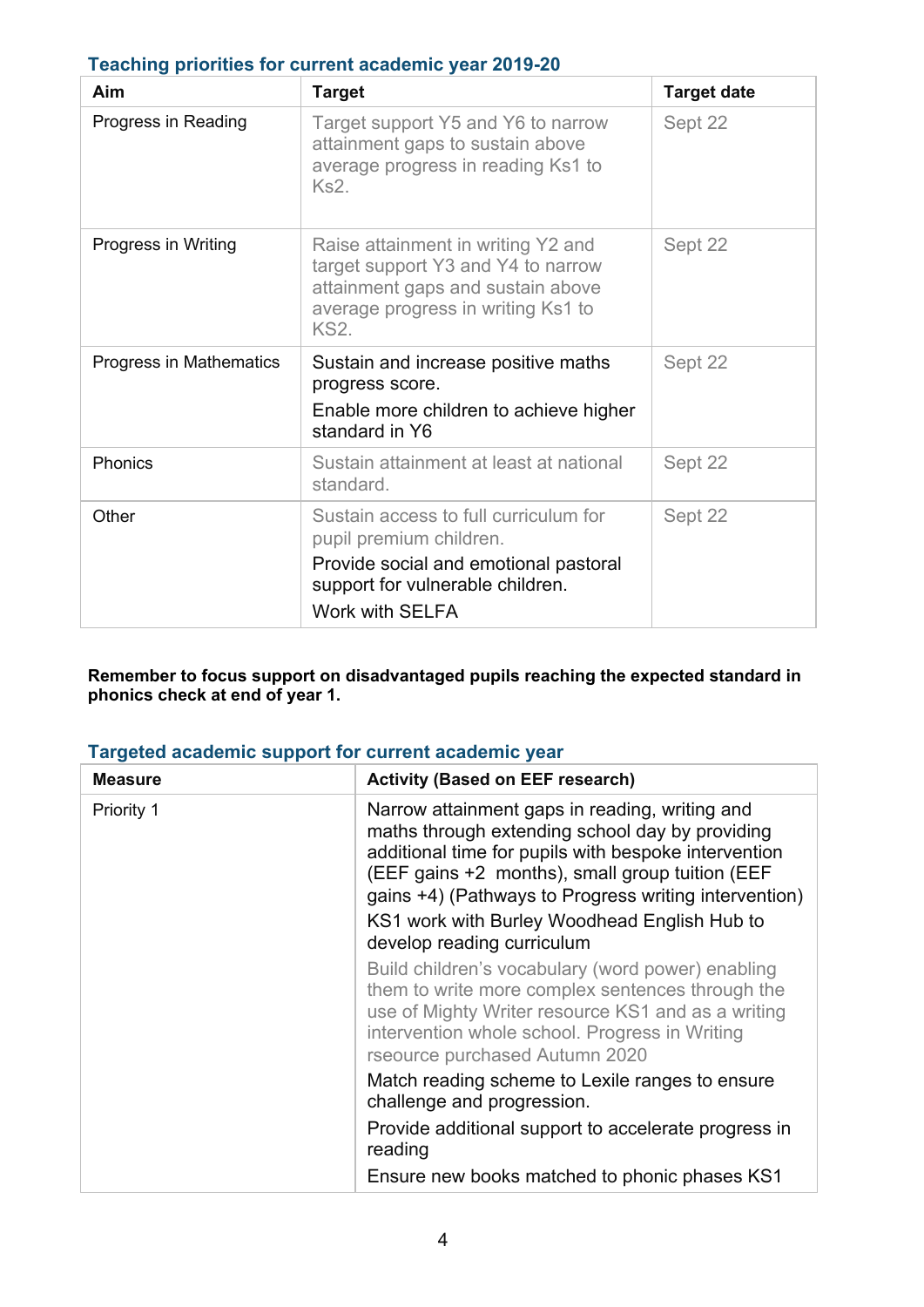|                                                  | Use Google Classroom to support learning for<br>children unable to attend school.                                                                                                                                                                                                |
|--------------------------------------------------|----------------------------------------------------------------------------------------------------------------------------------------------------------------------------------------------------------------------------------------------------------------------------------|
| <b>Priority 2</b>                                | Accelerate progress in maths through mastery CPD<br>and resources (EEF gains +5 months) and discrete<br>year group teaching (EEF +3 months) and<br>extending school day.<br>Deliver Mastery training Tas (EP)<br>Deliver maths teaching to discrete year groups<br>whole school. |
| Barriers to learning these<br>priorities address | Lower attainment of some PP children<br>CPD for staff to develop mastery approach<br><b>Financial constraints</b>                                                                                                                                                                |
| Projected spending                               | £29,802                                                                                                                                                                                                                                                                          |

## **Wider strategies for current academic year**

| <b>Measure</b>                                                      | <b>Activity</b>                                                                                                                                                                                                                                                                                                                                         |
|---------------------------------------------------------------------|---------------------------------------------------------------------------------------------------------------------------------------------------------------------------------------------------------------------------------------------------------------------------------------------------------------------------------------------------------|
| Priority 1                                                          | Deploy catch up funding and support to accelerate progress and<br>reduce any gap caused through lockdown.                                                                                                                                                                                                                                               |
| Priority 2                                                          | Ensure all children have access to full curriculum eg sport, trips,<br>visits, music lessons, swimming lessons, cycling activities,<br>Outward Bound residential and their needs are met eg emotional<br>support, school dinners, breakfast (SELFA)<br>Laptops for pupils to enable to access online learning<br>Documented in Pupil Premium Passports. |
| <b>Barriers</b><br>tο<br>learning<br>these<br>priorities<br>address | Financial constraints of families.<br>Emotional needs of carers.<br>Limited opportunities and experiences.<br>Limited reading opportunities.                                                                                                                                                                                                            |
| Projected<br>spending                                               | £29,036 (plus English Hub grant for new phonic based books)                                                                                                                                                                                                                                                                                             |

## **Monitoring and Implementation**

| Area     | Challenge                                                                 | <b>Mitigating action</b>                                                                              |
|----------|---------------------------------------------------------------------------|-------------------------------------------------------------------------------------------------------|
| Teaching | Staff given CPD to explore use<br>of Mighty Writer as an<br>intervention. | Staff meeting time and inhouse<br>CPD with teaching assistants led<br>by SM with shared good practice |
|          | Use of Progress in Writing<br>resource for intervention                   | KS <sub>1</sub>                                                                                       |